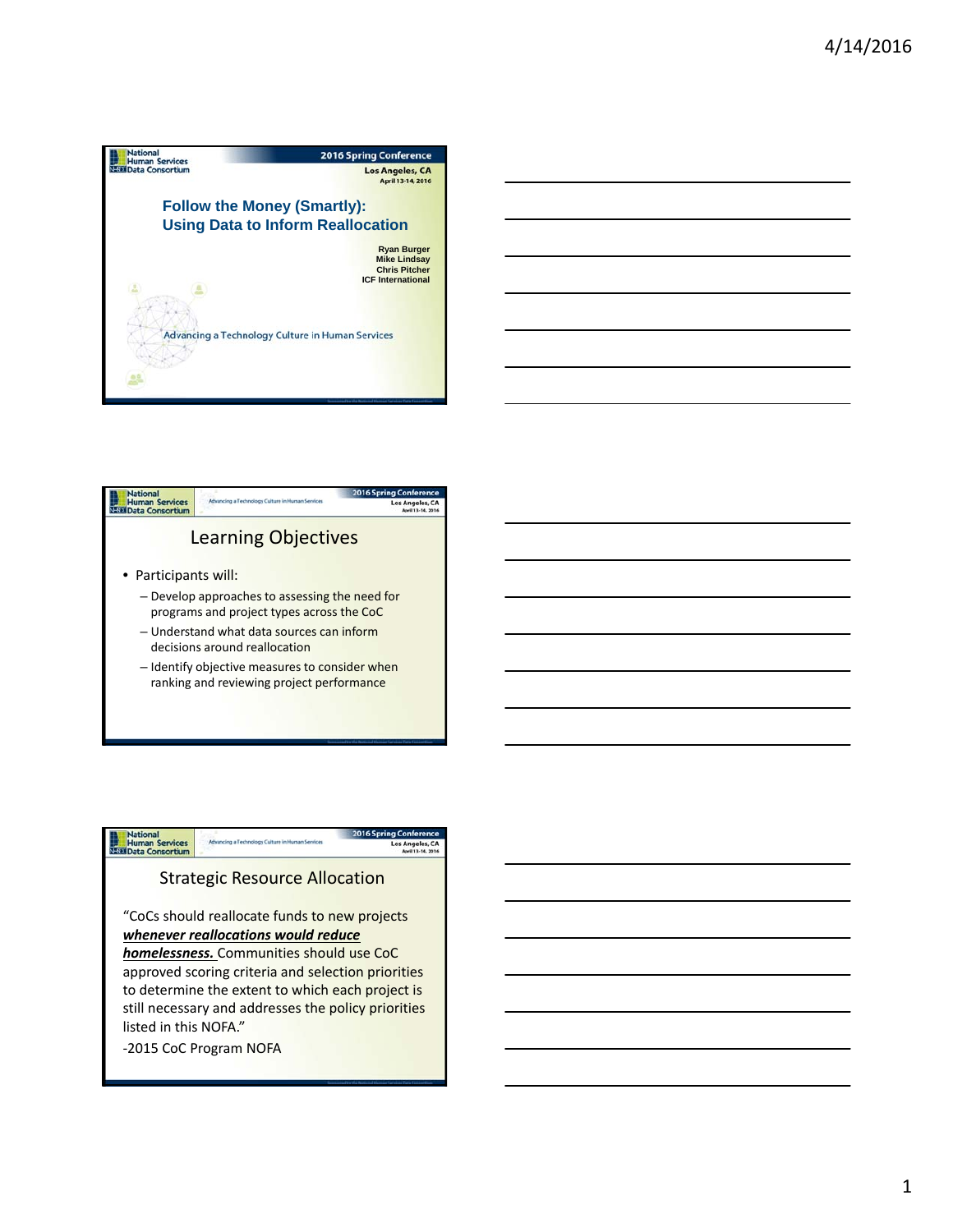



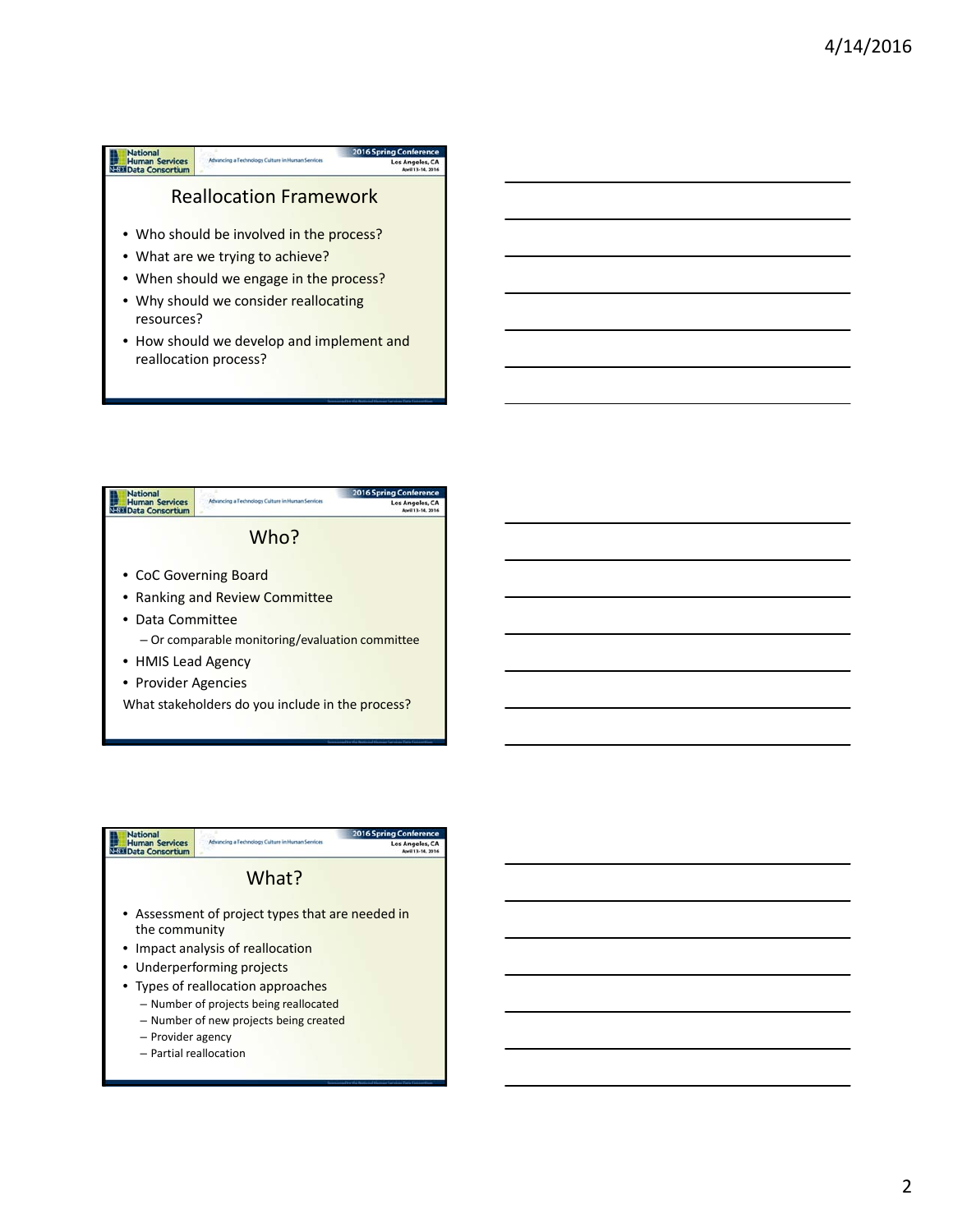#### **National**<br>
Human Services<br>
Nata Consortium 2016 Spr Advancing a Tech logy Culture in Human Services Los Ange When? • When gaps and needs in programs and services are identified • When changes in the homeless ЛŪ population are identified • During regular monitoring and evaluation processes • During review and ranking committee meetings • During updates to the strategic plan **• When HUD releases the CoC Program NOFA**

- **National**<br>Human Services<br>National Consortium ng Cor Los Angeles, CA<br>April 13-14, 2016 Why? • Respond to the changing needs of homeless households • Align resources with strategic plan • Ensure programs and services are informed by – Best practices – Evidence – System performance
	- Increase CoC flexibility to respond to a changing environment
	- Improve the homeless system of care as a whole

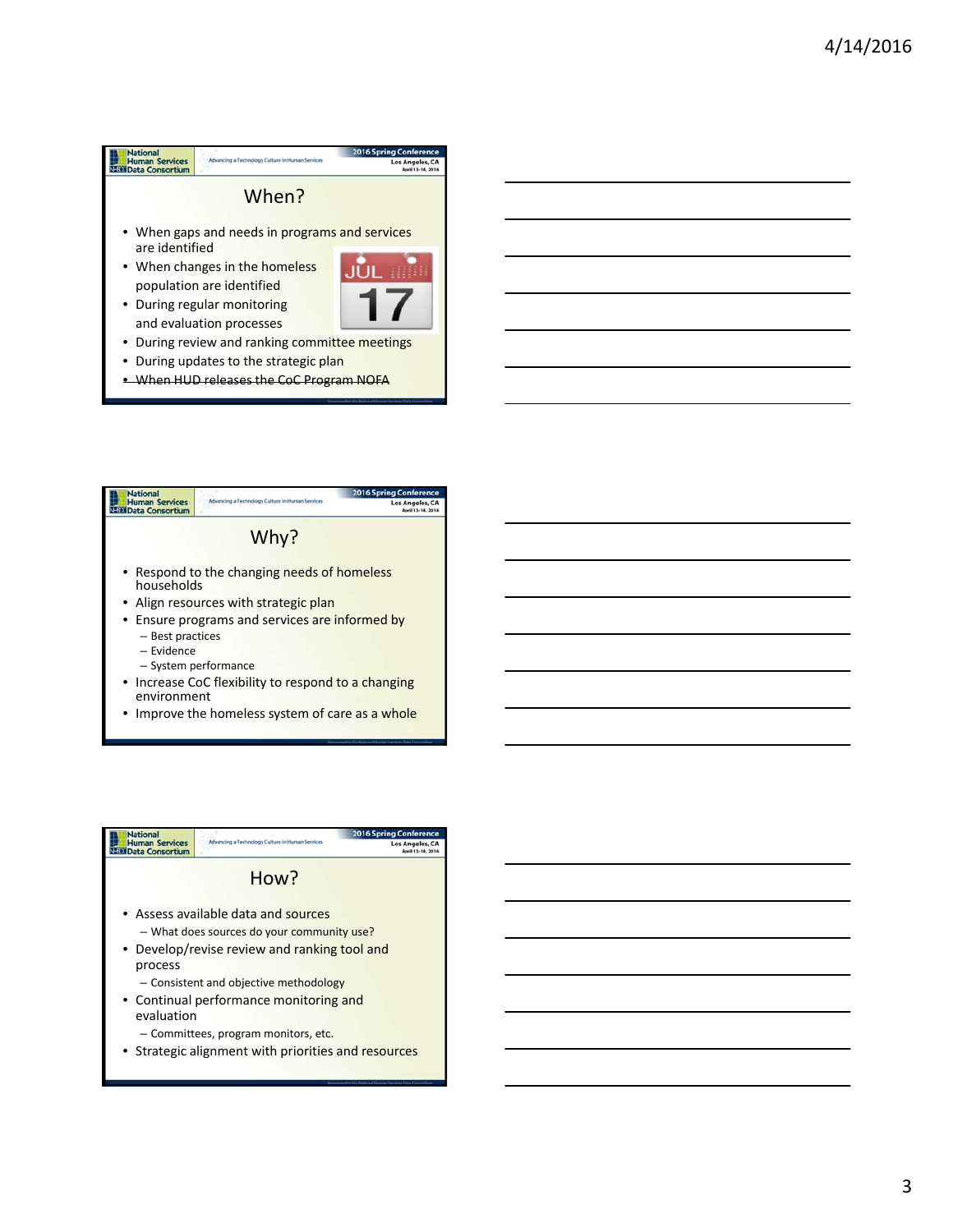# **National**<br>Human Services<br>National Consortium Los Ange Reallocation Through the Years • 2012: PSH, RRH, and HMIS

- 2013-2014: PSH for CH households, RRH for households with children fleeing DV or coming from the streets or ES
- 2015: PSH for CH households, RRH for households fleeing DV or coming from the streets or ES, HMIS, and supportive services for coordinated entry
- 2016:



• Political will: change is hard!

# **National**<br>Human Services<br>National Data Consortium Los Angeles, CA Using Your System Performance Measures • Length of time persons remain homeless – Reduced LOS in ES, SH and TH • Homeless re-entries following exits to PH – Measured over 6‐12 month or 12‐24 month timeframes

- Change in employment income, cash and noncash income
- Change in exits to permanent housing destinations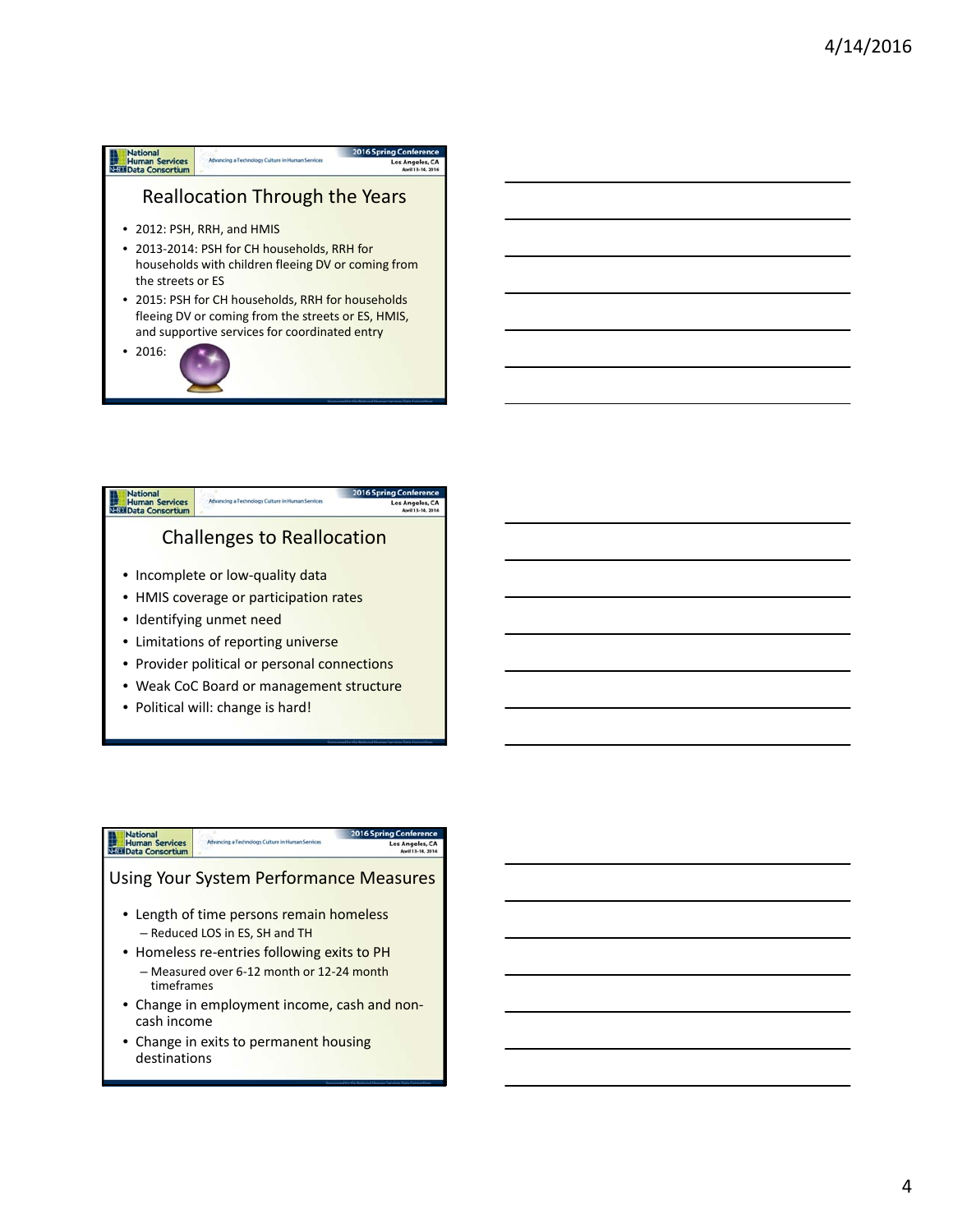



• Service linkage measurements/unmet service needs

## **National**<br>Human Services<br>Nata Data Consortium Los Angeles, C Using Your Local Priorities • Frequent users of emergency services • Youth exiting foster care • Homeless veterans and their families • Chronic homeless households • Households that can be served with prevention strategies • Goals of the CoC's strategic plan

• Others?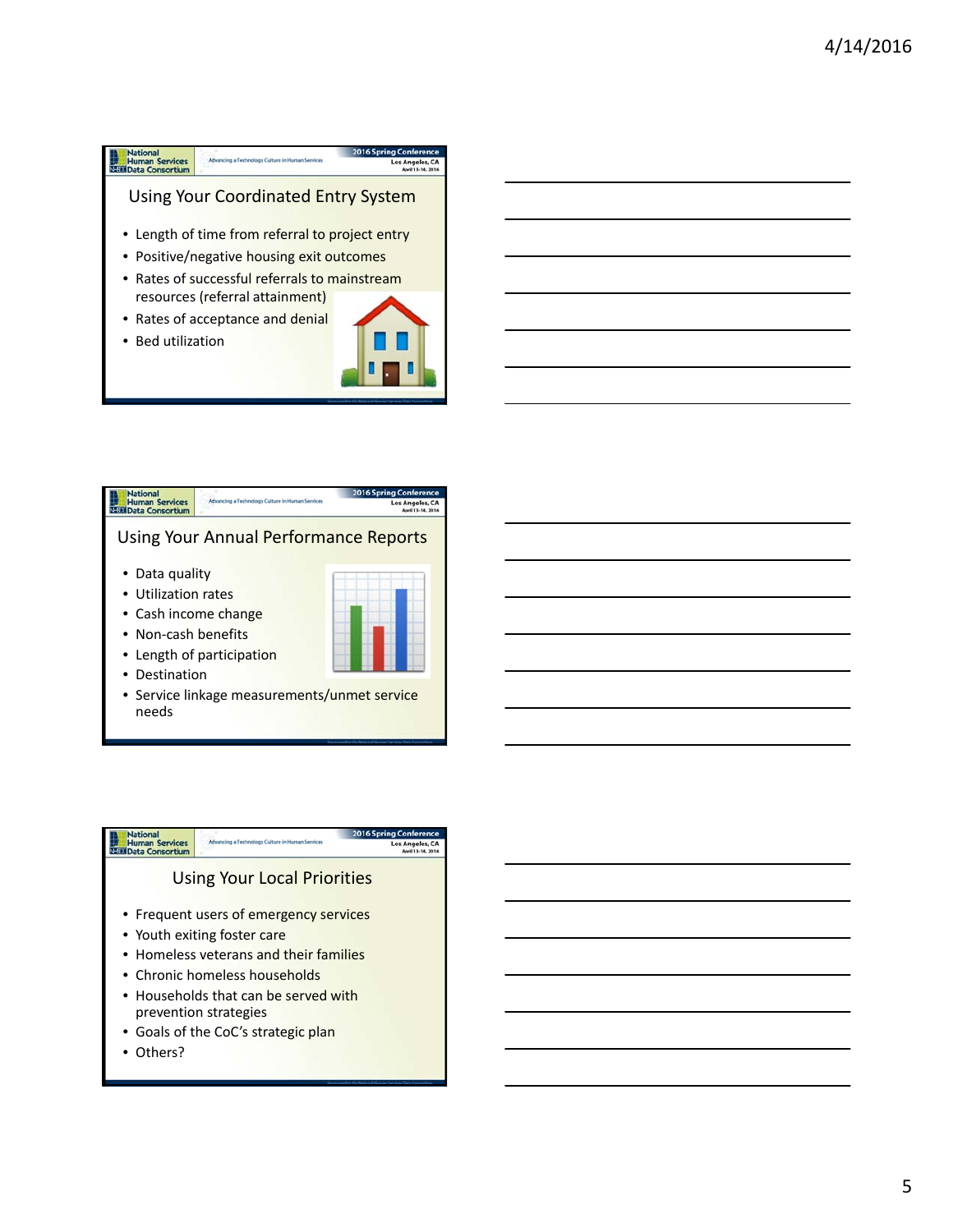







6